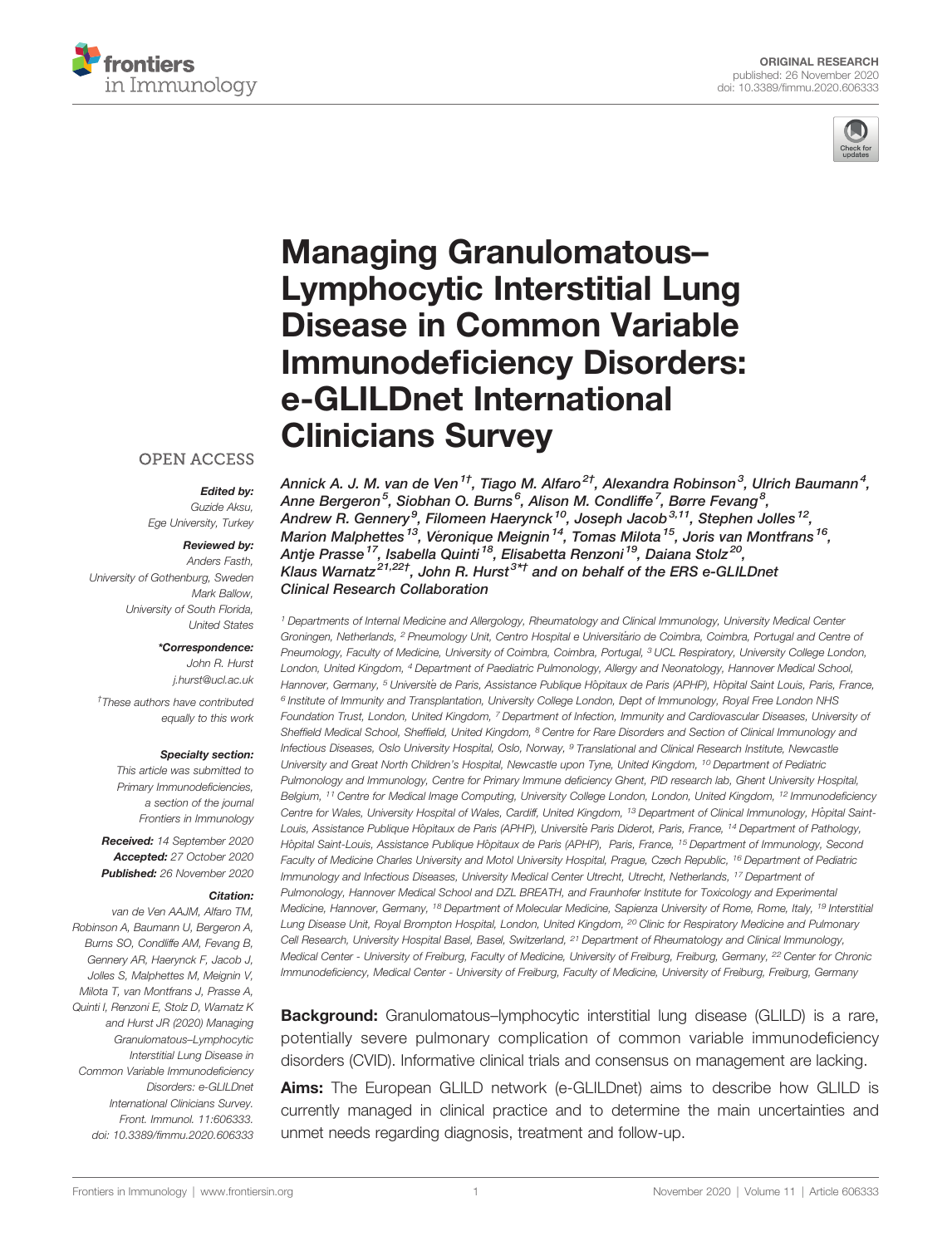**Methods:** The e-GLILDnet collaborators developed and conducted an online survey facilitated by the European Society for Immunodeficiencies (ESID) and the European Respiratory Society (ERS) between February–April 2020. Results were analyzed using SPSS.

**Results:** One hundred and sixty-one responses from adult and pediatric pulmonologists and immunologists from 47 countries were analyzed. Respondents treated a median of 27 (interquartile range, IQR 82–maximum 500) CVID patients, of which a median of 5 (IQR 8– max 200) had GLILD. Most respondents experienced difficulties in establishing the diagnosis of GLILD and only 31 (19%) had access to a standardized protocol. There was little uniformity in diagnostic or therapeutic interventions. Fewer than 40% of respondents saw a definite need for biopsy in all cases or performed bronchoalveolar lavage for diagnostics. Sixty-six percent used glucocorticosteroids for remission-induction and 47% for maintenance therapy; azathioprine, rituximab and mycophenolate mofetil were the most frequently prescribed steroid-sparing agents. Pulmonary function tests were the preferred modality for monitoring patients during follow-up.

**Conclusions:** These data demonstrate an urgent need for clinical studies to provide more evidence for an international consensus regarding management of GLILD. These studies will need to address optimal procedures for definite diagnosis and a better understanding of the pathogenesis of GLILD in order to provide individualized treatment options. Nonavailability of well-established standardized protocols risks endangering patients.

Keywords: CVID, GLILD, interstitial lung disease, e-GLILDnet, diagnosis, follow-up, treatment

## INTRODUCTION

Common variable immunodeficiency (CVID) disorders are the most prevalent symptomatic primary immunodeficiency (PID) conditions, characterized by hypogammaglobulinemia together with an increased susceptibility to infections and/or, in a minority of patients, clinically significant immune dysregulation ([1\)](#page-7-0). Immune dysregulation includes autoimmune and autoinflammatory conditions, lymphoproliferative disease and can result in both solid organ and hematologic malignancies. With generally efficacious administration of immunoglobulin substitution and antimicrobial agents, immune dysregulation now imposes the heaviest burden on morbidity and mortality of CVID patients. The term "CVID" was in 2009 redefined by the International Union of Immunological Societies Expert Primary Immunodeficiency Committee into "CVID disorders", emphasizing the heterogeneity of this collection of inborn errors of immunity ([2](#page-7-0)). The number of potential distinct entities within this group remains unknown and although novel monogenic forms are still being identified, the majority of cases is assumed to be of complex and polygenic inheritance ([3](#page-7-0), [4\)](#page-7-0).

Lung involvement is very common in CVID disorders and typically has two not mutually exclusive entities: structural abnormalities such as bronchial wall thickening, air trapping and bronchiectasis that can arise as complications of recurrent bronchopulmonary infections; and interstitial lung disease (ILD) including parenchymal and interstitial abnormalities (ground glass opacities, nodules and consolidation) that are considered to be driven by intrinsic CVID-related immune dysregulation. This ILD in CVID disorders is commonly referred to as granulomatous-lymphocytic interstitial lung disease or GLILD. The estimated prevalence of GLILD in CVID disorders is around 15% and may already be present in childhood CVID disorders  $(5-7)$  $(5-7)$  $(5-7)$  $(5-7)$ .

GLILD was defined by a UK Consortium as "a distinct clinico-radio-pathological ILD occurring in patients with CVID disorders, associated with a lymphocytic infiltrate and/ or granuloma in the lung, and in whom other conditions have been considered and where possible excluded", recognizing that this GLILD is "usually seen in the context of multisystem granulomatous/inflammatory involvement" [\(8\)](#page-8-0). This definition of GLILD was unanimously supported by all participants. Agreement scores on other aspects of GLILD diagnosis were lower: for instance, 47% agreed that GLILD patients need to be symptomatic. The report went on to describe that diagnostic evaluation should include spirometry (96% consensus), lung volumes (91%), gas transfer (100%), flexible bronchoscopy to exclude infection (83%), surgical lung biopsy (83%) and computed tomography (CT, all respondents). Consensus was defined that lung biopsy specimens should be stained for CD3, CD4, CD8, CD20, for the presence of bacteria including Mycobacteria and for fungi, and for clonality to exclude lymphoma [\(8\)](#page-8-0).

The pathogenesis of GLILD remains unclear and is considered to be heterogeneous. Histologic studies reveal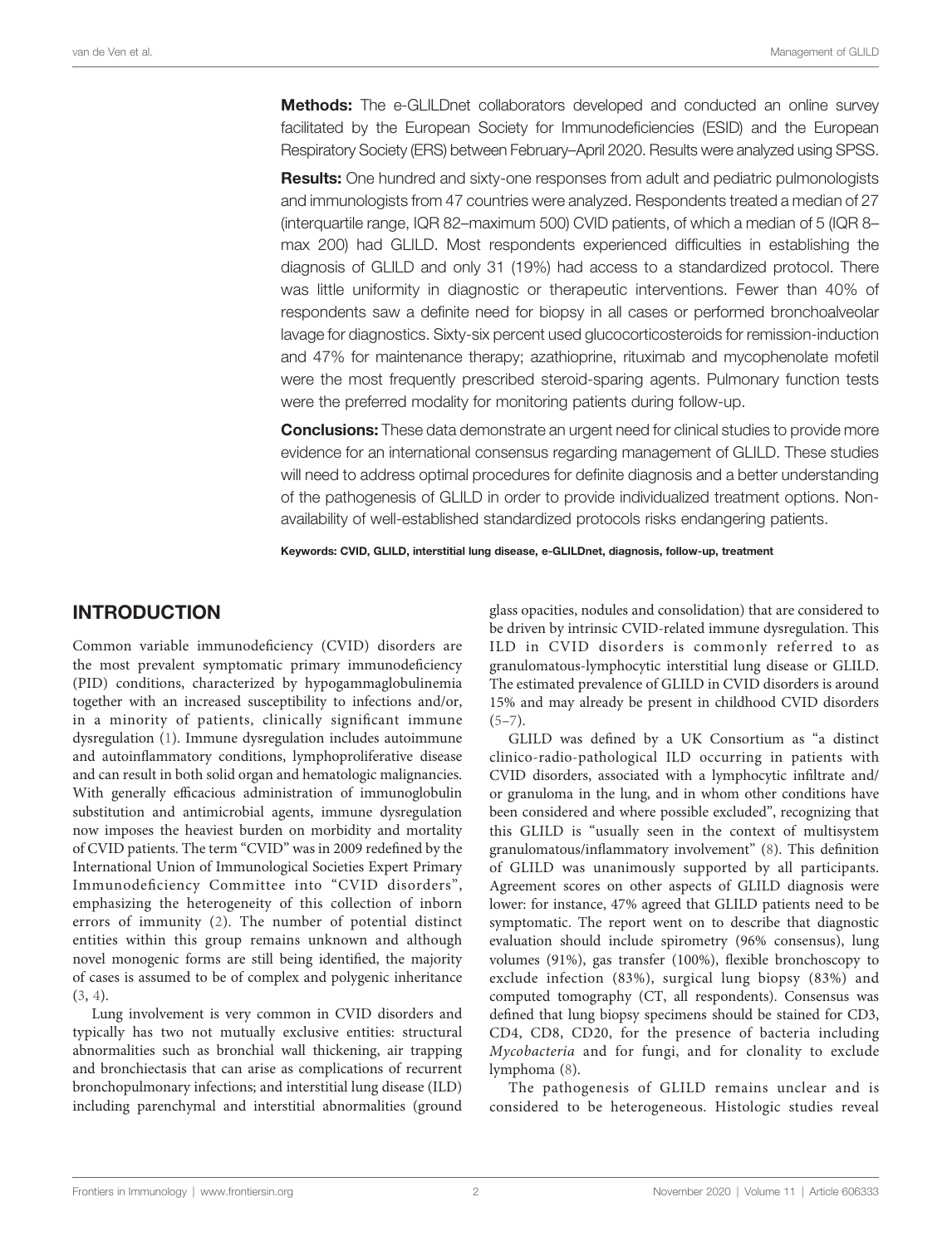infiltration of both T- and B-lymphocytes, partly leading to the formation of tertiary lymphoid structures. Increased concentrations of local and serum B-cell activating factor (BAFF) possibly drive B-lymphocyte hyperplasia ([9](#page-8-0)).

GLILD is a rare condition and therefore there is a lack of robust scientific evidence, especially about therapeutics. There are currently no published randomized controlled trials or prospective cohort studies investigating the effects of immunomodulatory treatments as many difficulties arise in recruiting an adequate number of participants. A systematic review is included in this collection (Lamers et al., this issue). Current investigations are exclusively observational studies; this is problematic as they are unable, by design, to include randomization and concealment of allocation ([10\)](#page-8-0).

The first step in GLILD treatment consists of optimization of CVID disorders management, including Ig replacement therapy (IgRT). Antimicrobial prophylaxis may be used in a proportion of patients, with initiation of immunosuppressive therapy given that IgRT alone is not generally effective to treat GLILD [\(11](#page-8-0)–[15\)](#page-8-0). As with many inflammatory conditions, corticosteroids are often the first choice for remission induction in GLILD. Corticosteroids often result in an improvement in GLILD, however following prednisolone therapy of 1–4 months a widely heterogeneous response was observed, as many patients do not exhibit any improvements in PFTs or had disease flares upon tapering of corticosteroid medication [\(16\)](#page-8-0). Collectively, these findings define the need for re-evaluation of corticosteroid monotherapy as firstline treatment.

Regarding second-line immunosuppressive therapy, various drugs have been employed. Small case series [\(17](#page-8-0)) and single case reports ([18](#page-8-0)–[21](#page-8-0)) show a potential effect of rituximab as monotherapy. Rituximab is also documented to be used in combination with azathioprine ([21](#page-8-0)–[28\)](#page-8-0), 6-MP [\(22,](#page-8-0) [29](#page-8-0)) or mycophenolate mofetil [\(22](#page-8-0), [28,](#page-8-0) [30](#page-8-0)), supporting a role for Blymphocytes in the pathogenesis of GLILD. Other therapies include conventional disease modifying anti-rheumatic drugs (cDMARD), such as cyclophosphamide and methotrexate, however, current evidence is limited and lacks scientific support through a lack of controlled clinical trials ([31\)](#page-8-0). We are not aware of any reports using novel anti-fibrotics used in fibrotic ILD such as nintedanib and pirfenidone.

The scarcity and low level of quality of scientific literature on GLILD highlights knowledge gaps in essential aspects of GLILD, including pathogenesis, diagnostic evaluation and therapy. Since GLILD is a rare disease, these data can only be obtained by means of constructive, multicenter and multidisciplinary collection and collaboration.

With this aim, the e-GLILDnet was established in 2019 as a Clinical Research Collaboration of the European Respiratory Society ([https://www.ersnet.org/research/e-glildnet](https://www.ersnet.org/research/e-glildnet—a-european-granulomatous-lymphocytic-interstitial-lung-disease-network)—a[european-granulomatous-lymphocytic-interstitial-lung-disease](https://www.ersnet.org/research/e-glildnet—a-european-granulomatous-lymphocytic-interstitial-lung-disease-network)[network;](https://www.ersnet.org/research/e-glildnet—a-european-granulomatous-lymphocytic-interstitial-lung-disease-network) twitter: @glildnet) ([32\)](#page-8-0). A first workstream of this group was to conduct an online questionnaire among treating physicians of which the results are described here.

#### **METHODS**

An online questionnaire was distributed to members of the European Respiratory Society (ERS) and European Society for Immunodeficiencies (ESID) between February 19 and April 30, 2020, and promoted on Social Media.

The questionnaire was developed by the e-GLILDnet collaborators and pretested. Questions were designed by authors with experience in immunology (AV, KW) and pulmonology (TA, JH) and previous experience in designing online questionnaires (KW) [\(33\)](#page-8-0) Multiple rounds of revision within this author group and subsequently the entire e-GLILDnet team followed. Final adjustments were made after testing an online pilot version. The questionnaire was distributed (in English), and comprised 35 combined open/multiple choice questions focusing on screening, diagnosis, treatment and follow-up of GLILD.

After April 30, 2020, data were collected and categorized for further analysis. Data were transferred and stored in an electronic database of IBM SPSS Statistics (version 23) for Windows, Armonk NY. Statistical analyses consisted of descriptive statistics and comparison of categorical data using Pearson Chi square or Fischer exact tests. A p value of < 0.05 was considered statistically significant.

# RESULTS

## Clinicians Treating GLILD Rarely Have Access to Standardized Protocols

A total of 161 substantially completed clinician surveys were returned. Responses came from 47 different countries, most frequently Italy (n=17), followed by France, Spain, United Kingdom (each n=14) and Australia, Czech Republic, Germany, Portugal and the U.S.A. (each n=5).

The majority (n=127, 78.9%) of respondents treated adult patients and were specialized in either pulmonology (n=81, 50.3%) or immunology (n=38, 23.6%). Other specialties (n=11, 6.8%) included internal medicine and infectious diseases. The 31 responding pediatricians were specialized in immunology (n=24, 14.9%) or pulmonology (n=7, 4.3%) and two additional respondents treated both adult and pediatric immunology patients. The responses from these two subjects were analyzed in both groups for descriptive statistics but excluded from comparisons between those treating adult and pediatric patients.

Respondents treated a median of 27 (range 0 to 500) CVID disorders patients and 5 (0 to 200) GLILD patients with a large variation between respondents. Only a small proportion (n=11, 6.8%) worked at a secondary care hospital, the majority was employed at specialized settings including tertiary care hospitals (n=82, 50.9%) and/or reference centers for PID/CVID disorders (n=61, 37.9%) or ILD/sarcoidosis (n=56, 34.8%). More pediatricians worked at a PID reference center (58.1%  $vs$  33.1%; p = 0.01) and/or in an academic setting  $(77.4\% \text{ vs } 44.9\%, \text{ p=0.001})$  than specialists treating adults. Conversely, there were no pediatricians employed at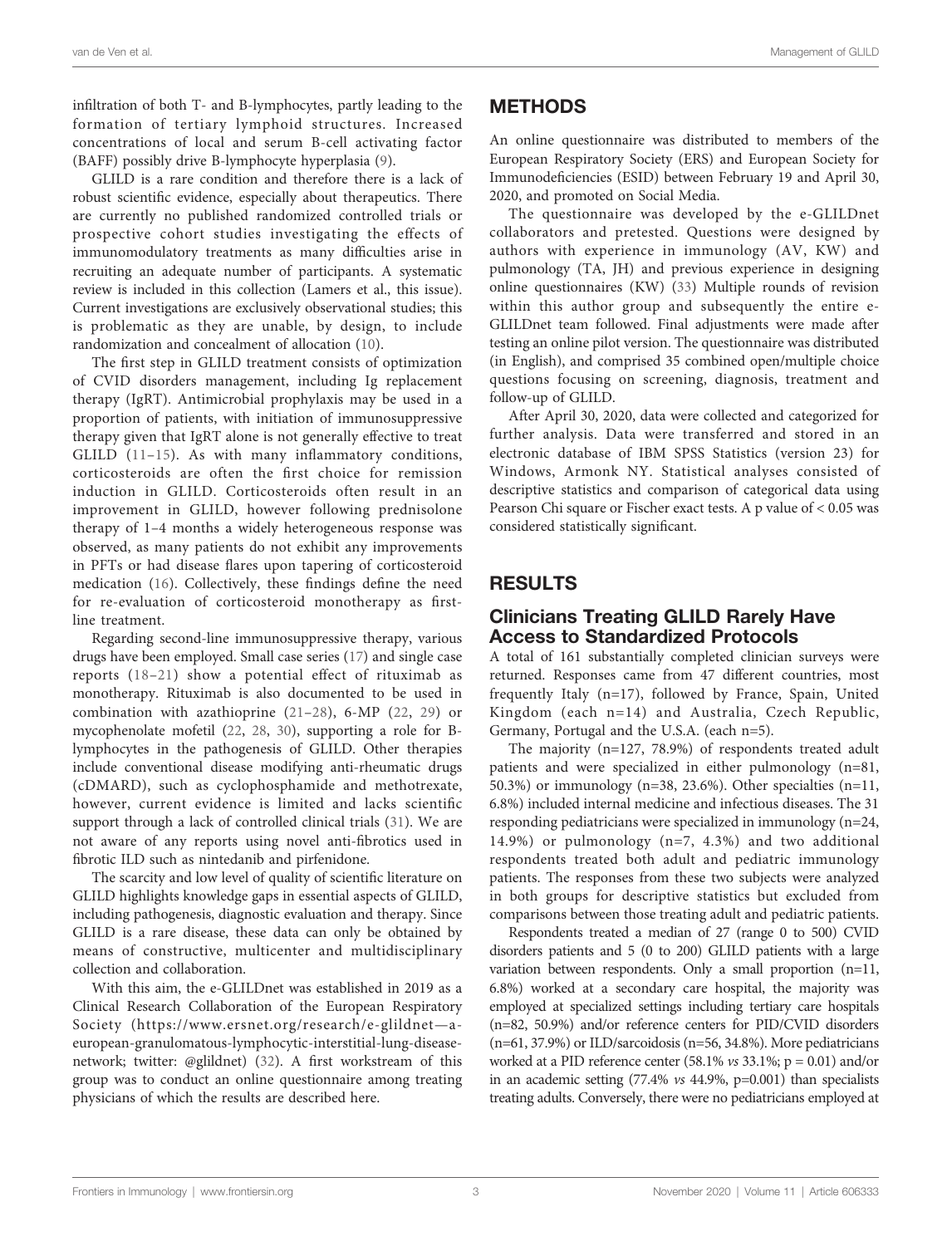ILD/sarcoidosis references centers, compared to 44.1% of the adult specialists (p<0.001).

Despite these specialized work environments, only 19.3% of respondents reported the availability of a dedicated GLILD protocol.

## The Diagnosis of GLILD Is Often Difficult

When asked about screening for lung disease in CVID disorders patients with no established structural lung disease (i.e. GLILD and/or airway disease), most respondents stated using pulmonary function tests at least once a year (n=110, 70.9%). Chest CT was less frequently used, with 63.2% of respondents using CT for screening in asymptomatic patients at intervals between ≥1–3 years up to every 5–10 years. Immunologists (75.4  $\nu s$  54.8% for pulmonologists, p=0.008) and those working at PID

TABLE 1 | Performed diagnostics in the evaluation of suspected GLILD/ exclusion of other pathology.

|                                      | No. (total 161) | Percentage (%) |
|--------------------------------------|-----------------|----------------|
| <b>Blood</b>                         | 118             | 73.3           |
| Aspergillus antigen blood test       | 80              | 49.7           |
| Mycobacterium blood test             | 80              | 49.7           |
| Beta D glucan blood test             | 41              | 25.5           |
| Other blood tests*                   | 33              | 20.5           |
| Sputum                               | 121             | 75.2           |
| Bacteria                             | 108             | 67.1           |
| Mycobacteria                         | 108             | 67.1           |
| Fungal pathogens                     | 90              | 55.9           |
| Viral pathogens                      | 43              | 26.7           |
| Other sputum tests                   | 5               | 3.1            |
| Bronchoalveolar lavage               | 129             | 80.1           |
| Bacteria                             | 124             | 77             |
| Mycobacteria                         | 121             | 75.2           |
| Fungal pathogens                     | 119             | 73.9           |
| Viral pathogens                      | 87              | 54             |
| Other bronchoalveolar lavage tests** | 39              | 24.2           |
| Lung biopsy                          | 39              | 24.2           |
| Bacteria                             | 22              | 13.7           |
| Mycobacteria                         | 30              | 18.6           |
| Fungal pathogens                     | 26              | 16.1           |
| Viral pathogens                      | 17              | 10.6           |
| Other biopsy tests                   | 11              | 6.8            |

\*Other blood tests include culture, autoantibody panel, beta 2 microglobulin, soluble CD25, cytology differential, Igs, procalcitonin, PCR EBV, and CMV. \*\*Other bronchoalveolar lavage tests include next generation sequencing of pathogens, galactomannan, flow cytometry.

reference centers (83.3  $vs$  50.5%, p<0.001) reported greater use of CT screening. There were no differences between pediatricians and those caring for adults (64.3 vs 63.2%, p=0.548). Nearly all respondents (94.4%) admitted having at least sometimes difficulties diagnosing GLILD, with 38.3% stating that GLILD diagnosis was often difficult. These difficulties were similar between different specialties and centers.

The tests used for the evaluation of suspected GLILD are described in Table 1. Whilst not definitive, the majority of clinicians reported using sputum and bronchoalveolar lavage (BAL) tests, and half of them used blood investigations. The use of biopsy was much less frequent: 46 respondents (28.6%) stated that histology is required for diagnosis, but 71.4% would not routinely undertake a biopsy. Respondents were questioned on the results from biopsies from patients with suspicion of GLILD, and 46 (28.9%) out of 103 stated that alternative diagnoses had been found. Elaborating upon these alternative diagnoses, lymphoma was most frequently reported, but malignancy or lung cancer not further specified were also mentioned. Second were infections, including TB, fungal infection and one case of EBV induced lipoid pneumonia. One respondent mentioned hypersensitivity pneumonitis. Furthermore, other conditions mentioned included nonspecific interstitial pneumonia (NSIP), granulomatous diseases, sarcoidosis, lymphoproliferative disorders, post-inflammatory fibrosis and organizing pneumonia which however may be considered part of the spectrum of GLILD.

## Disparities in Follow-Up and Criteria for Initiation of Immunosuppressive in GLILD

Since there are no clear guidelines on how to carry out follow-up of GLILD patients, we asked whether respondents experienced difficulties in deciding follow-up. This question was filled out by 110 respondents, of which 18 (16.3%) mentioned that they did not experience difficulties at all in defining adequate follow-up for GLILD. The majority however experienced difficulties at different aspects, namely in defining the optimal time interval for follow-up (55.5%), defining the optimal monitoring method (39.1%) and how to follow-up on asymptomatic patients (43.6%) and patients that did not require current treatment (24.5%).

We asked how follow-up of asymptomatic patients not requiring therapy was carried out with regard to monitoring methods and time interval (Table 2). The same questions were asked for patients

TABLE 2 | Preferred monitoring time intervals for untreated and treated patients per modality.

|                                    | Asymptomatic, untreated GLILD patients |                    | <b>GLILD patients requiring treatment</b> |                     |
|------------------------------------|----------------------------------------|--------------------|-------------------------------------------|---------------------|
|                                    | 1 <sup>st</sup> choice                 | $2nd$ choice       | 1 <sup>st</sup> choice                    | $2nd$ choice        |
| Clinical and laboratory evaluation | 3-4 monthly                            | 6-8 monthly        | 3-4 monthly                               | 1-2 monthly         |
|                                    | $(n = 46, 40.4\%)$                     | $(n = 41, 36\%)$   | $(n = 58, 50.9\%)$                        | $(n = 42, 36.8\%)$  |
| PFT                                | 6-8 monthly                            | 12 monthly         | 3-4 monthly                               | 6-8 monthly         |
|                                    | $(n = 52, 44.8\%)$                     | $(n = 37, 31.9\%)$ | $(n = 67, 58.3\%)$                        | $(n = 28, 24.3\%)$  |
| <b>CXR</b>                         | 12 monthly                             | 6-8 monthly        | 3-4 monthly                               | 6-8 monthly         |
|                                    | $(n = 28, 26.9\%)$                     | $(n = 21, 19.6\%)$ | $(n = 32, 31.4\%)$                        | $(n = 14, 13.7\%)$  |
| <b>HRCT</b>                        | >12 monthly                            | 12 monthly         | 6-8 monthly                               | 12 monthly          |
|                                    | $(n = 61, 53.5\%)$                     | $(n = 40, 35.1\%)$ | $(n = 40, 35, 4\%)$                       | $(n = 32, 28, 3\%)$ |

CXR, chest X-ray; GLILD, granulomatous–lymphocytic interstitial lung disease; HRCT, high-resolution computed tomography; PFT, pulmonary function tests.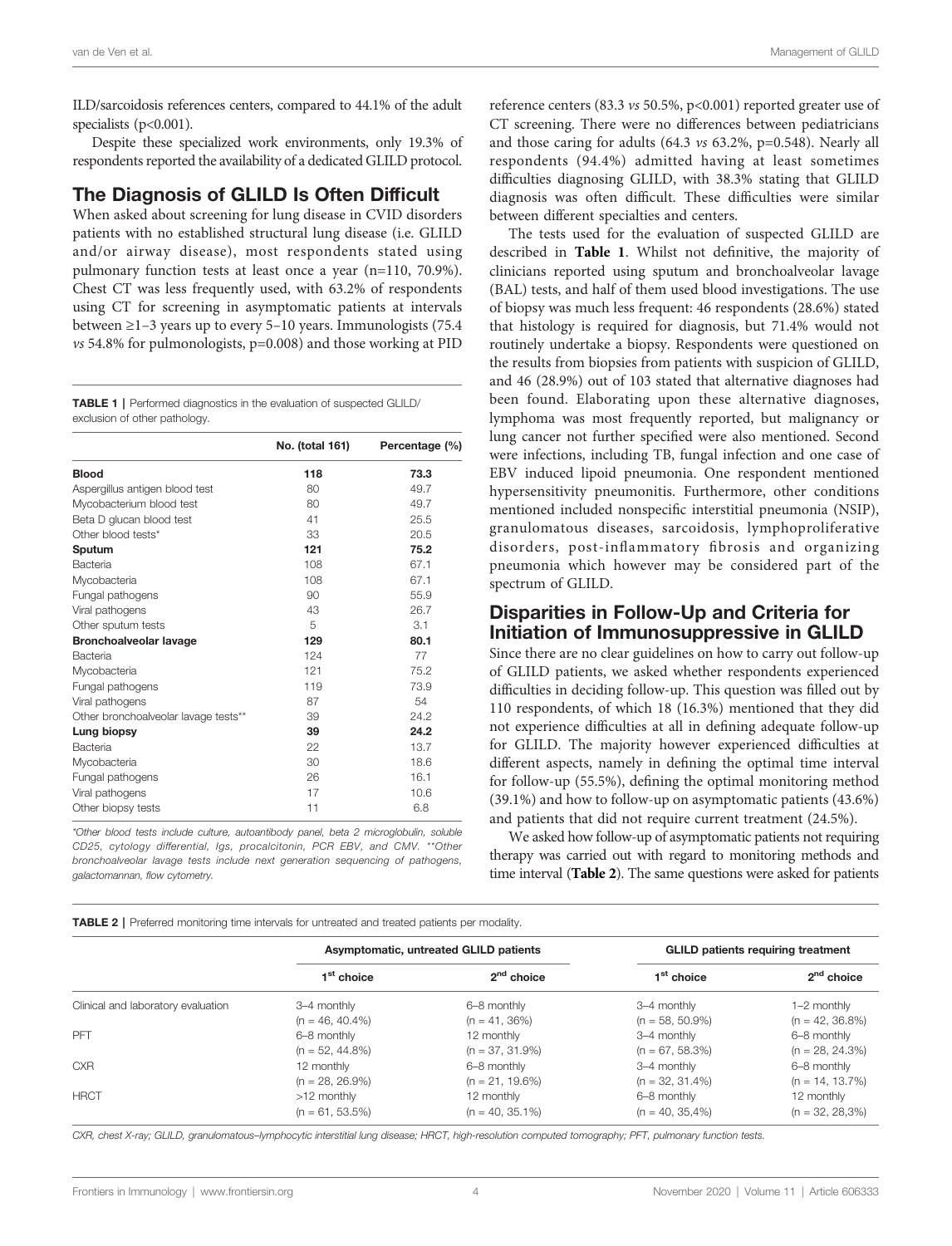that did require current therapy. Questions were filled out by 102– 116 respondents. As expected, the selected time intervals were on average shorter than for patients not requiring therapy. Chest X-ray was not considered to be an applicable monitoring method by 35% of the respondents. A different subset of respondents however seemed to value chest X-ray for monitoring patients requiring therapy; of the 66 respondents that used CXR in this group, almost half of them (n=32; of which 22 were adult pulmonologists) applied this modality every 3 to 4 months.

Clear-cut criteria on when to initiate immunosuppressive therapy in GLILD have not been defined and this was reflected in the dissimilar answers given to this question. A diagnosis of GLILD alone was for the majority of respondents (n=82 out of 103, 79.6%) not sufficient reason to start an immunosuppressive treatment regimen. Similarly, the presence of clinical symptoms alone (n=86, 83.5%) or deteriorating PFT (n=80, 77.6%) or HRCT findings (n=77, 74.8%) alone was usually insufficient basis for commencement of therapy. The fraction of respondents that would initiate therapy increased if there were abnormalities in two out of three of the aforementioned items but remained relatively low; (31.1% for clinical symptoms and PFT decline; up to 47.6% for HRCT and PFT deterioration). Strikingly, only 60.2% would treat "All patients with impaired lung function, clinical symptoms and worsening of CT scan". Adult pulmonologists (75%) were most likely to initiate treatment in this patient category, followed by adult immunologists (60%) and pediatricians (12.5%).

## Therapy of GLILD: Variable Use of Steroids for Remission-Induction and Maintenance Therapy

The next part of the survey included questions related to the treatment of GLILD. Respondents were questioned whether they had used glucocorticoids for remission induction and/or maintenance therapy in GLILD patients and if so, in how many patients. Of the 125 respondents that filled out this question, 82 (65.6%) had used monotherapy with glucocorticoids for remission induction. This was equally distributed between adult immunologists and pulmonologists. The majority (n=63, 77.8%) had used this regimen in 1–5 patients; ten (12.3%) and eight (9.9%) clinicians had treated 5– 10 or >10 patients, respectively. Questions on dosage and tapering revealed that the commonest regimen for severe GLILD was 1mg/kg body weight (BW), as performed by 50%, but 0.5 mg/kg BW was also frequent (32/82 respondents, 39.0%). Only one respondent used a dose lower than 0.5mg/kg BW and some clinicians used more than 1mg/kg BW. The twelve responding pediatricians used significantly higher doses than clinicians treating adults only; six of them used 1mg/kg BW and the other six used >1mg/kg BW (p<0.001, Pearson Chi-square). The distribution of the tapering period of glucocorticoids was comparable between groups; most physicians (n=38, 46.3%) tapered glucocorticoids entirely or until maintenance dose within 1–3 months, but longer or more variable intervals were also reported. The experience on effectiveness of this therapy was diverse: only three respondents (3.7%) replied that nearly all

patients responded; in general, respondents felt that the majority of (n=47, 58.0%) or some patients (n=27, 33.3%) responded.

The proportion of respondents that used glucocorticoids for maintenance therapy was 58 out of 124 (46.8%). Noticeably, six of them did not report using glucocorticoids for remission induction. Again, patient numbers treated by individual clinicians were small with 1–5 patients for the majority (n=47, 82.5%) of clinicians. About two-third used ≤7.5mg steroids daily and slightly under one-third used 7.6–15mg per day. Three respondents had used maintenance doses >15mg/day. The clinical response to these maintenance glucocorticoids was heterogeneous and many responded with multiple answers; complete and partial responses to maintenance glucocorticoids were noted by 20 and 62.7% of 59 respondents, respectively. A sustained response was seen by 16 (27.1%), but relapses occurred frequently as well (n=20, 33.8%).

# Therapy of GLILD: Azathioprine, Rituximab and Mycophenolate Mofetil Are the Most Frequently Employed Steroid-Sparing Agents

Following the questions on glucocorticoid use, respondents were asked on their experience with other immunosuppressive agents for treatment of GLILD. These included both cDMARD, biologicals such as rituximab, TNF inhibitors and combinations of both. Respondents were asked to rank these drugs according to their personal practice ([Figure 1A](#page-5-0)). [Figure](#page-5-0) [1A](#page-5-0) shows that the three most commonly applied non-steroidal immunosuppressants were azathioprine, rituximab and mycophenolate mofetil. Noticeably, mycophenolate mofetil was frequently ranked as second choice, usually after azathioprine. Other immunosuppressants used included sirolimus, cyclosporine, and individual cases of ruxolitinib and tofacitinib.

The majority of respondents had used these drugs only in up to five and occasionally up to 10 patients. Only azathioprine (n=2), MMF (n=1), MTX (n=1) and RTX (n=1) were used in more than 10 patients. Respondents were asked to elaborate on their experience with the immunosuppressants they had ranked first and second. The cumulative responses for the top five non-steroidal agents are shown in [Figure 1B](#page-5-0). Noticeably, although azathioprine was the first choice for most respondents, its perceived effectiveness appeared less favorable than for other drugs; particularly the combination of rituximab with mycophenolate mofetil, but also mycophenolate mofetil alone appeared to induce a response in a larger proportion of the patients. These findings suggest that the choice of drug is not solely based on its expected clinical effectiveness but that other factors are involved; indeed, some respondents mention the costs and availability of rituximab in particular as limiting factors. These answers corresponded with the answers given to the question whether clinicians would discourage the prescription of the particular drug. Mycophenolate mofetil, rituximab and the combination of these two were less likely to be discouraged. Drugs were often discouraged for multiple reasons; usually side effects, but also other effects or ineffectiveness. Hydroxychloroquine was usually discouraged due to a lack of effect.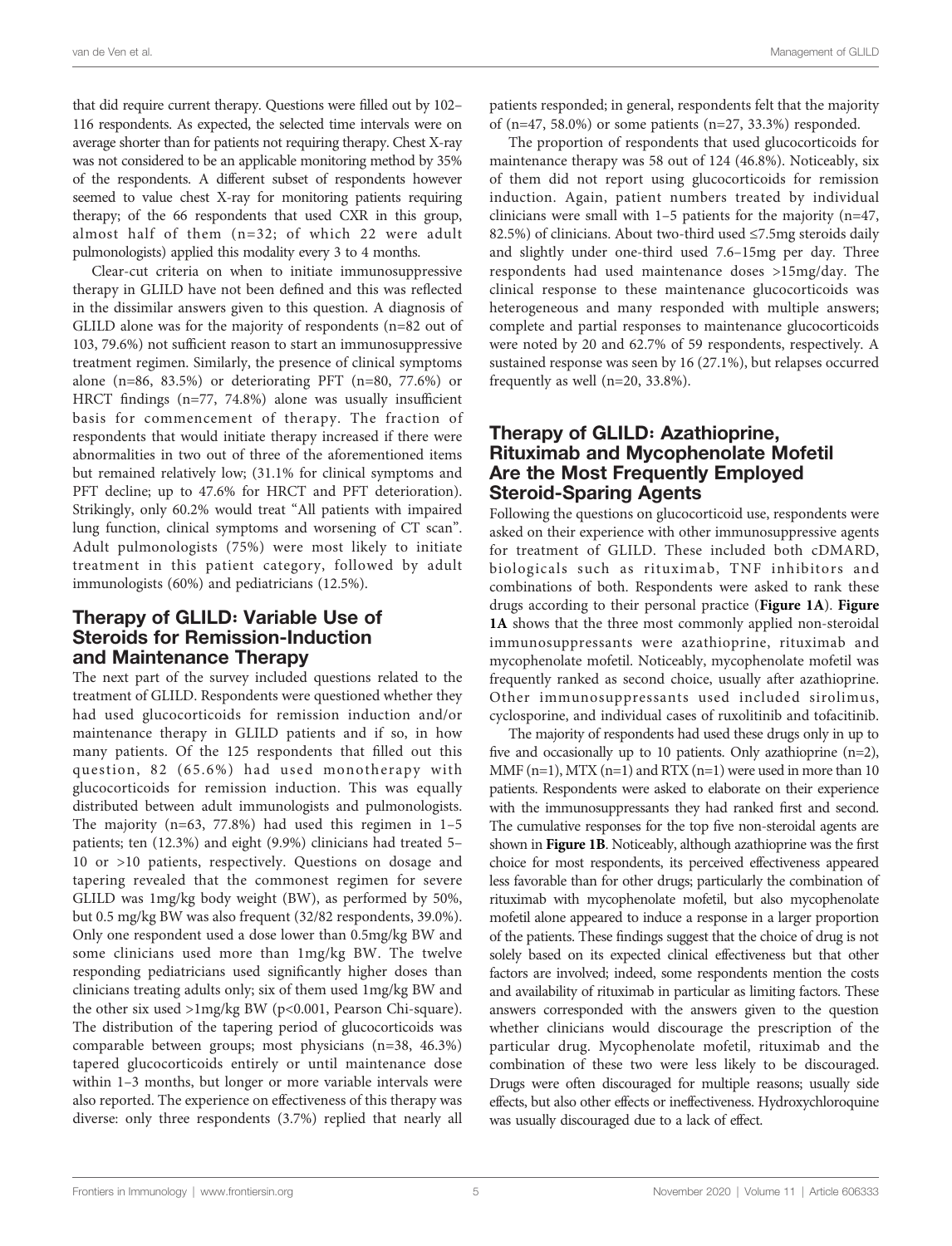<span id="page-5-0"></span>

FIGURE 1 | Immunosuppressive therapy in GLILD. (A) Top-three ranking of non-steroidal immunosuppressive drugs. (B) Estimated patient response rates to the 5 most highly ranked non-steroidal immunosuppressive agents according to the treating clinicians. (C) Percentage of respondents that would encourage the use of the non-steroidal immunosuppressive drug. Aza, azathioprine; HCQ, hydroxychloroquine; MMF, mycophenolate mofetil; MTX, methotrexate; RTX, rituximab.

In addition to use of immunosuppressive therapy, respondents were enquired to comment on the use of antimicrobial prophylaxis to prevent Pneumocystis jiroveci pneumonia (PCP). Answers were categorized into different categories as shown in [Figure 2](#page-6-0). The prescription of PCP prophylaxis was very heterogeneous, both within and between specialties. PCP prophylaxis appeared to be more frequently applied by adult specialists than by pediatricians, but the differences were not statistically significant. Various comments were given if the option "other" was chosen. PCP prophylaxis was often individualized and based on (combinations of)  $CD4^+$  T cell counts, duration of immunosuppressive therapy and combinations of immunosuppressants, particularly the combination of a DMARD with systemic glucocorticoids.

# **DISCUSSION**

We present the results of an online clinician survey related to the diagnosis and management of GLILD. We received 161 responses from physicians caring for GLILD patients all over the world. The results show that there are many areas of need and uncertainty on this topic that deserve attention.

The diagnosis of GLILD is often difficult and most respondents did not have access to a GLILD protocol. CVID disorders patients were often not regularly screened for GLILD using PFT and less frequently by CT. Once GLILD was considered, the diagnosis was usually based on PFT and CT, aided by exclusion of infection via auxiliary blood, sputum and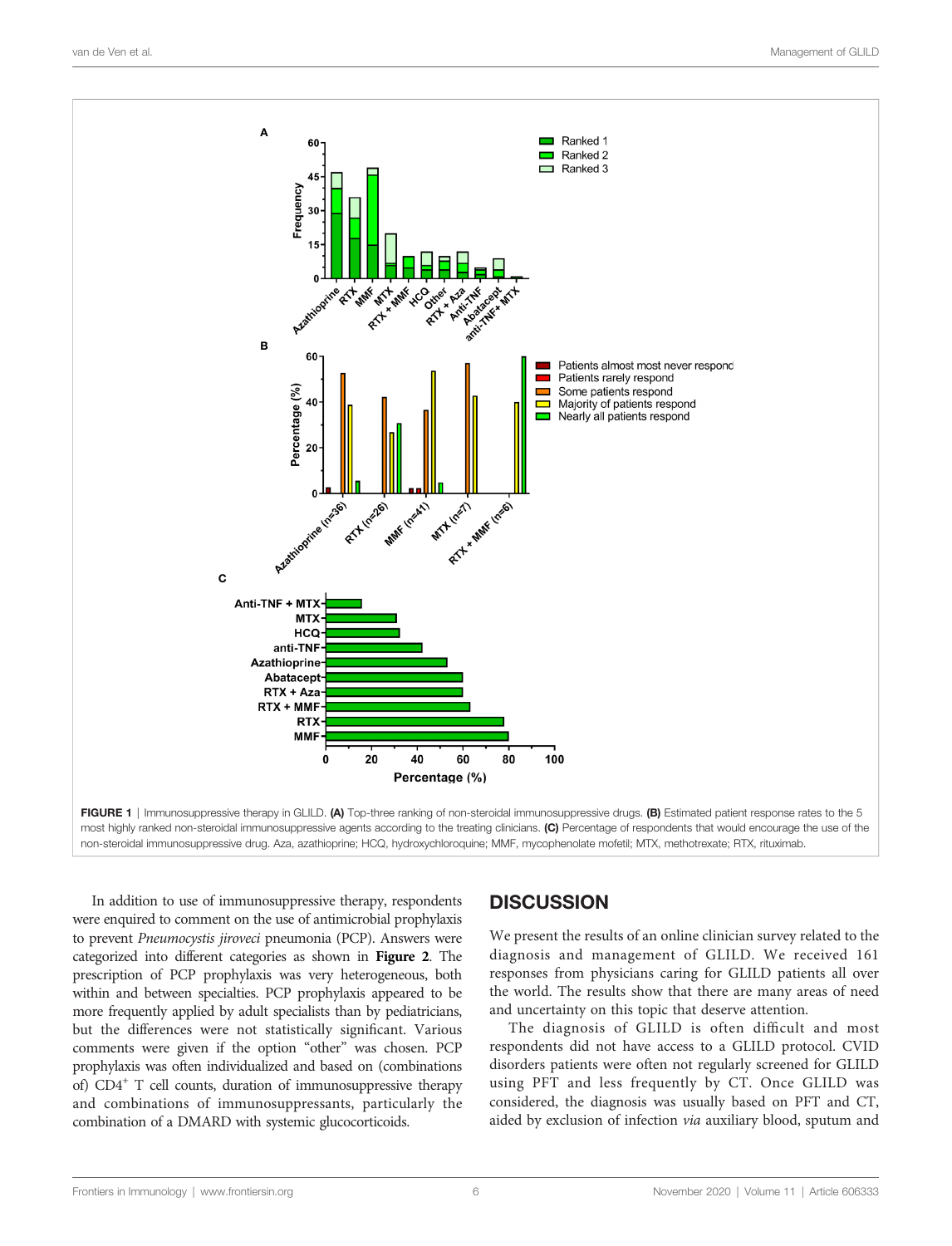<span id="page-6-0"></span>

BAL testing. The necessity of lung biopsy remains controversial. Immunological BAL analysis was not frequently used, likely due to its uncertain value in the diagnosis of GLILD. The majority of respondents experienced difficulty defining adequate follow-up of GLILD patients. Especially, imaging monitoring would benefit from guidelines with considerable heterogeneity in the use and interval of examinations by X-ray and chest CT. Most of these findings are in line with the results of the British Lung Foundation (BLF) survey conducted among UK centers [\(8\)](#page-8-0), which showed overall consensus regarding the original workup of GLILD but failed to define consensus related to management strategies and the initiation of therapy in certain patient groups such as asymptomatic GLILD.

Regarding therapy, corticosteroids remain the first line of immunosuppressive induction therapy for the majority of respondents, as is common practice in literature and clinical setting ([8](#page-8-0), [15](#page-8-0)). About half of respondents of the BLF survey also use corticosteroids in low dosages to maintain remission. Of those respondents, 46% preferred non-steroidal immunosuppressive monotherapy, 13% corticosteroids alone, 21% a combination of both and 13% complete withdrawal and monitoring. The fact that in our cohort 33% uses a maintenance dose of >7.5 mg/d of prednisone may already hint towards the difficulty of choosing an alternative second line therapy.

This uncertainty is also reflected by the heterogeneous use of non-steroidal immunosuppressive agents which includes cDMARD, biologicals and combinations of both. Within this study, azathioprine, mycophenolate mofetil and rituximab were most frequently used. Indeed, for these three drugs there was 80% or greater consensus with the BLF study. However, although part of the consensus, the frequent use of azathioprine was not based on clinical evidence as a substantial fraction of the

respondents did not report azathioprine as being effective in this disease. In contrast, the combination of rituximab with azathioprine first promoted by the early paper of Chase and colleagues ([22\)](#page-8-0) has been used successfully in several patients. The successful induction of radiological and spirometric improvement by a combination of rituximab with azathioprine or mycophenolate mofetil was confirmed in a recent extension and expansion of the original Chase study reporting retrospectively 39 GLILD patients with and without an underlying monogenetic defect ([28\)](#page-8-0).

In addition to a lack of evidence regarding optimal immunosuppressive therapy, the question of whether PCP prophylaxis should be employed and, if so, in which patients, remains to be answered. Antimicrobial prophylaxis was considered beneficial in a meta-analysis of a heterogeneous population of non-HIV immunocompromised patients [\(34\)](#page-8-0). As most of these patients had both impaired humoral and cellular immune responses due to acute leukemia or organ transplantation, it remains unclear whether these findings could and should be extrapolated to all GLILD patients. The variable PCP prophylaxis strategies in our survey reflect the lack of recommendations for non-HIV immunocompromised patients. Typically, the decision is made for each case individually, including factors such as combination and duration of immunosuppressive regimen, numbers of CD4+ T lymphocytes and perhaps other elements such as age, comorbidities and physician's preferences.

The strengths of this study include a high response rate of 161 valuable responses from 47 countries, making this the largest survey on this topic until now. Respondents represented six continents and worked in the relevant specialties of pulmonology and immunology for both pediatric and adult patients. These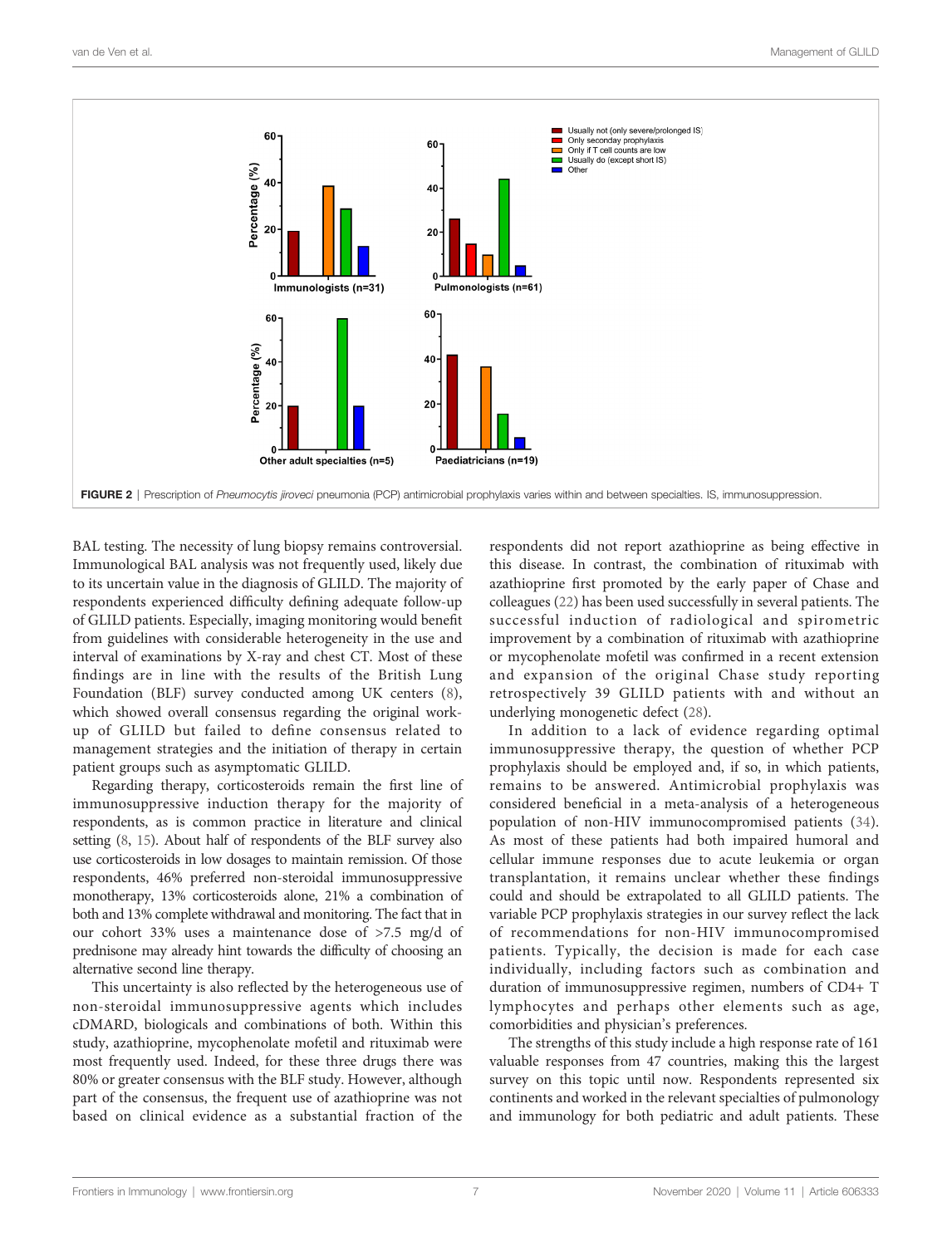<span id="page-7-0"></span>van de Ven et al. Management of GLILD

findings thus provide an adequate reflection of the real practice of managing GLILD in CVID disorders. Detailed responses were provided on multiple relevant subjects, including diagnosis, follow-up and therapy.

Despite our high number of responses, it still represents only a small proportion of the actual population of clinicians that take care of these patients. Hence, certain selection bias cannot be excluded. Additionally, the completeness of the answers is a limitation as it varied from ~65% to 100%. Particularly the section on therapy of GLILD was incomplete and filled out by around two-thirds of the respondents. This can be due to the length of the survey and the fact that treatment is generally carried out in multidisciplinary teams. Additionally, respondents may not feel comfortable regarding their experience with treatment of GLILD, as patient numbers were low and respondents appeared habitually reluctant to initiate therapy and treatment. Finally, this survey shows that a major limitation of current GLILD management is the lack of evidence, for which consensus is a poor substitute. There is a clear need for basic, translational and clinical research in order to eventually establish evidence-based guidelines. Basic research into the pathogenesis of GLILD should aim to elucidate the complex interplay between immune system, local microenvironment of the lungs and microbes [\(35\)](#page-8-0) and host-microbe interactions. These findings may allow for development of targeted therapies, or optimization of the use of available drugs for improved efficacy and reduced toxicity. Since the clinicradio-pathological picture of GLILD is very heterogeneous, the pathogenesis is probably multifaceted as well. Therapy should be optimized on the specific subtype of GLILD, perhaps eventually guided by the cellular infiltrates on biopsy, while taking into account other relevant factors such as toxicity, availability and patient preferences. Despite the pressure to see patients virtually in the current COVID-19 pandemic, this population requires face-to-face contact including clinical and diagnostic exams.

The rarity of GLILD remains an Achilles' heel, as further dissection of this relatively small cohort into more homogenous subgroups relies on international collaboration between GLILD clinicians. Collaborative clinical studies addressing natural disease course, prognosis and treatment outcomes ought to be performed in multicenter, standardized settings. The development of an expert platform to collect data should be encouraged, as well as biobanking of biopsy specimens. Awareness, education and the availability of facilities for lowincome countries are important additional topics.

The European Respiratory Society recognizes these needs and supported the launch of a Clinical Research Collaboration on

#### **REFERENCES**

- 1. Bonilla FA, Barlan I, Chapel H, Costa-Carvalho BT, Cunningham-Rundles C, de la Morena MT, et al. International Consensus Document (ICON): Common Variable Immunodeficiency Disorders. J Allergy Clin Immunol Pract (2016) 4(1):38–59.
- 2. Notarangelo LD, Fischer A, Geha RS, Casanova JL, Chapel H, Conley ME, et al. Primary immunodeficiencies: 2009 update. J Allergy Clin Immunol (2009) 124(6):1161–78.

GLILD, the e-GLILDnet ([https://www.ersnet.org/research/e](https://www.ersnet.org/research/e-glildnet—a-european-granulomatous-lymphocytic-interstitial-lung-disease-network)glildnet—[a-european-granulomatous-lymphocytic-interstitial](https://www.ersnet.org/research/e-glildnet—a-european-granulomatous-lymphocytic-interstitial-lung-disease-network)[lung-disease-network](https://www.ersnet.org/research/e-glildnet—a-european-granulomatous-lymphocytic-interstitial-lung-disease-network); twitter: @glildnet). The e-GLILDnet aims to bring together clinicians, researchers and patients representatives from across Europe to improve the lives of those living with GLILD.

In conclusion, our survey data demonstrate an urgent need for clinical studies to provide more evidence for an international consensus regarding diagnosis and management of GLILD. The e-GLILDnet will support and facilitate this aim by supporting international collaboration, particularly on studies addressing optimal procedures for definite diagnosis and a better understanding of the pathogenesis of GLILD in order to provide individualized treatment options.

# DATA AVAILABILITY STATEMENT

The raw data supporting the conclusions of this article will be made available by the authors upon request, without undue reservation.

# ETHICS STATEMENT

Ethical review and approval was not required for the study on human participants in accordance with the local legislation and institutional requirements. Written informed consent for participation was not required for this study in accordance with the national legislation and the institutional requirements.

# AUTHOR CONTRIBUTIONS

All authors were responsible for drafting the survey. AR finalized the survey and gathered the raw data. TA and AV performed the data analyses. AV drafted the figures. AV, TA, KW, and JH drafted the paper outline. AV, TA, and AR wrote the paper, supervised by KW and JH. All authors contributed to the article and approved the submitted version.

## FUNDING

The e-GLILDnet Clinical research Collaboration was funded by a Clinical Research Collaboration grant of the ERS.

- 3. Orange JS, Glessner JT, Resnick E, Sullivan KE, Lucas M, Ferry B, et al. Genome-wide association identifies diverse causes of common variable immunodeficiency. J Allergy Clin Immunol (2011) 127(6):1360–7.e6.
- 4. de Valles-Ibáñez G, Esteve-Solé A, Piquer M, González-Navarro EA, Hernandez-Rodriguez J, Laayouni H, et al. Evaluating the Genetics of Common Variable Immunodeficiency: Monogenetic Model and Beyond. Front Immunol (2018) 9:636.
- 5. Verma N, Grimbacher B, Hurst JR. Lung disease in primary antibody deficiency. Lancet Respir Med (2015) 3(8):651–60.